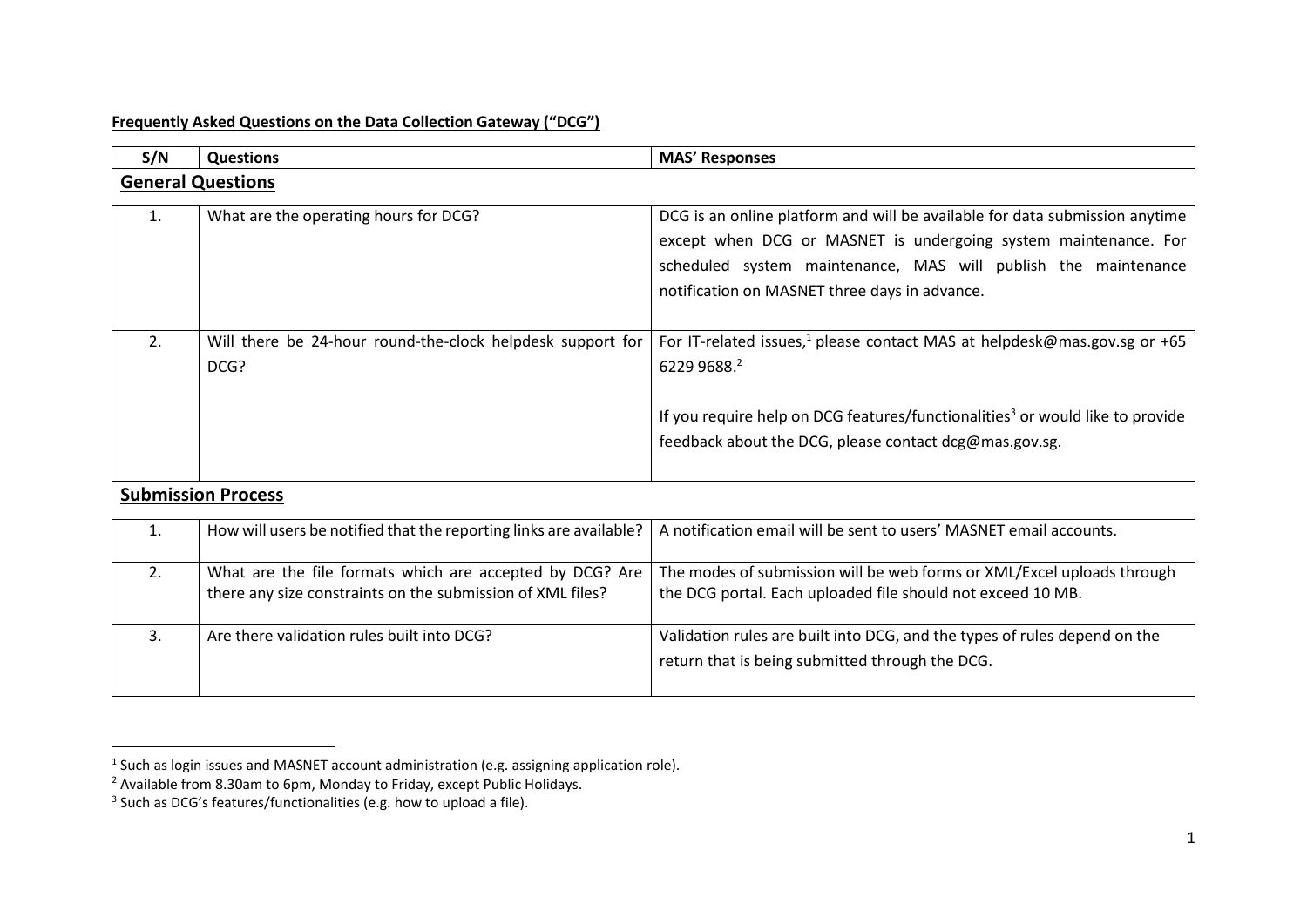| 4.                  | Is there a way to do Straight Through Processing (STP) via API<br>submission to MAS?                                 | API submission is currently not supported on DCG. MAS will explore this<br>option, in consultation with the industry for possible future implementation. |
|---------------------|----------------------------------------------------------------------------------------------------------------------|----------------------------------------------------------------------------------------------------------------------------------------------------------|
| 5.                  | I am unable to access the "Draft Return" page in the menu.                                                           | Please check with your MASNET Liaison Officer to ensure that you have been<br>assigned the correct permissions/roles.                                    |
| <b>Resubmission</b> |                                                                                                                      |                                                                                                                                                          |
| 1.                  | How can I re-submit a return if needed?                                                                              | Reporting Entities may request for resubmission via the "Request                                                                                         |
|                     |                                                                                                                      | Resubmission" button. Reporting Entities will be required to provide details                                                                             |
|                     |                                                                                                                      | of the request (e.g. reason for resubmission) in the web form.                                                                                           |
|                     | <b>Viewing &amp; Printing Past Submissions</b>                                                                       |                                                                                                                                                          |
| 1.                  | Are past submissions print-formatted and available for direct<br>printing from DCG?                                  | Yes, past submissions may be viewed in "Submission History" in DCG, and a<br>PDF of the submitted reporting forms may be printed.                        |
|                     | MAS Notice 610 and 1003 ("the Revised Notices") Submissions                                                          |                                                                                                                                                          |
| $\mathbf{1}$ .      | Will there be variance check rules for the Revised Notices?<br>How would Reporting Entities provide responses to the | There are no variance checks built into DCG.                                                                                                             |
|                     | variance checks?                                                                                                     | MAS tracks large movements in the data reported and will reach out to the<br>Reporting Entities via email to understand the reason for these movements.  |
|                     |                                                                                                                      | MAS will provide Reporting Entities with their variance analysis reports by<br>email. The response format will be provided to the Reporting Entities.    |
|                     |                                                                                                                      | Reporting Entities are expected to respond between 3 and 7 working days,<br>depending on the scale of the clarifications sought.                         |
| 2.                  | Are there validation rules built into DCG?                                                                           | Yes. The list of business rules for cross-validation and dependencies was<br>provided to Reporting Entities on December 2019 <sup>4</sup> .              |

<sup>4</sup> The list of business validation rules is available on the MAS Notice 610/1003 webpage at [https://www.mas.gov.sg/regulation/notices/notice-610;](https://www.mas.gov.sg/regulation/notices/notice-610) [https://www.mas.gov.sg/regulation/notices/notice-1003.](https://www.mas.gov.sg/regulation/notices/notice-1003)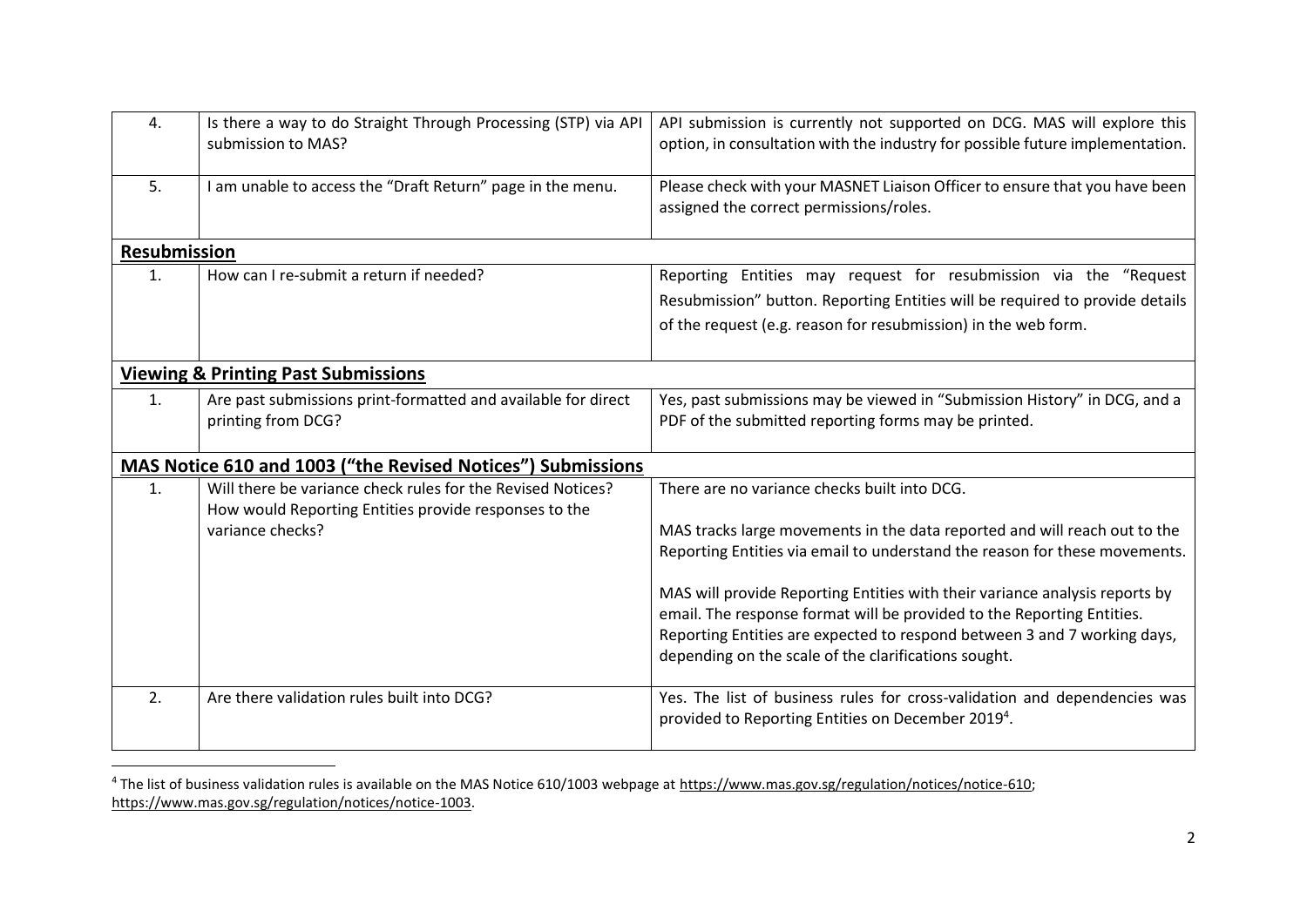| 3. | For cross-validation rules across appendices, are there any<br>threshold allowances for rounding differences?                                             | A small threshold of +/- 0.1 (i.e. one hundred dollars) has been<br>incorporated into the validation rules to allow for rounding differences to<br>pass through the DCG.<br>The current XSD file accommodates reporting of up to 19 integers and 9<br>decimal places ("19-9 XSD"). The XML files based on the previous 14-0 XSD<br>will be compatible with the current 19-9 XSD at least until December 2022<br>(i.e. one year following the addition of the option to report using the 19-9<br>XSD).<br>A bank or merchant bank that wishes to report to the nearest Singapore<br>dollar should adopt the 19-9 XSD and report to three decimal places<br>accordingly. For example, if the data value is S\$1,234,567.89, this will be<br>reported as 1234.568 if the reporting precision is to the nearest Singapore<br>dollar, and 1234.56789 if the reporting precision is to the cent.<br>A bank or a merchant bank that elects to report to the nearest thousands of<br>Singapore dollars can remain on the 14-0 XSD, or adopt the 19-9 XSD and |
|----|-----------------------------------------------------------------------------------------------------------------------------------------------------------|------------------------------------------------------------------------------------------------------------------------------------------------------------------------------------------------------------------------------------------------------------------------------------------------------------------------------------------------------------------------------------------------------------------------------------------------------------------------------------------------------------------------------------------------------------------------------------------------------------------------------------------------------------------------------------------------------------------------------------------------------------------------------------------------------------------------------------------------------------------------------------------------------------------------------------------------------------------------------------------------------------------------------------------------------|
|    |                                                                                                                                                           | report in integers only, without facing submission issues on DCG. However,<br>for future changes to the Notices, MAS will only be incorporating changes<br>to the 19-9 XSD and not on the previous 14-0 XSD.                                                                                                                                                                                                                                                                                                                                                                                                                                                                                                                                                                                                                                                                                                                                                                                                                                         |
| 4. | The reporting appendices are prepared by different<br>departments. Can the system accept partial upload of the<br>reporting file by reporting appendices? | Users may upload reporting appendices separately onto DCG to facilitate<br>checking against the in-built validation rules.<br>However, all reporting forms/appendices must be uploaded in DCG as a<br>single file before submission. Users must combine all reporting<br>forms/appendices into a single file outside of DCG before uploading. There<br>is therefore no "partial" uploading of reporting appendices for submission.<br>The single file with all reporting forms must pass the validation rules checks<br>before it can be submitted.                                                                                                                                                                                                                                                                                                                                                                                                                                                                                                  |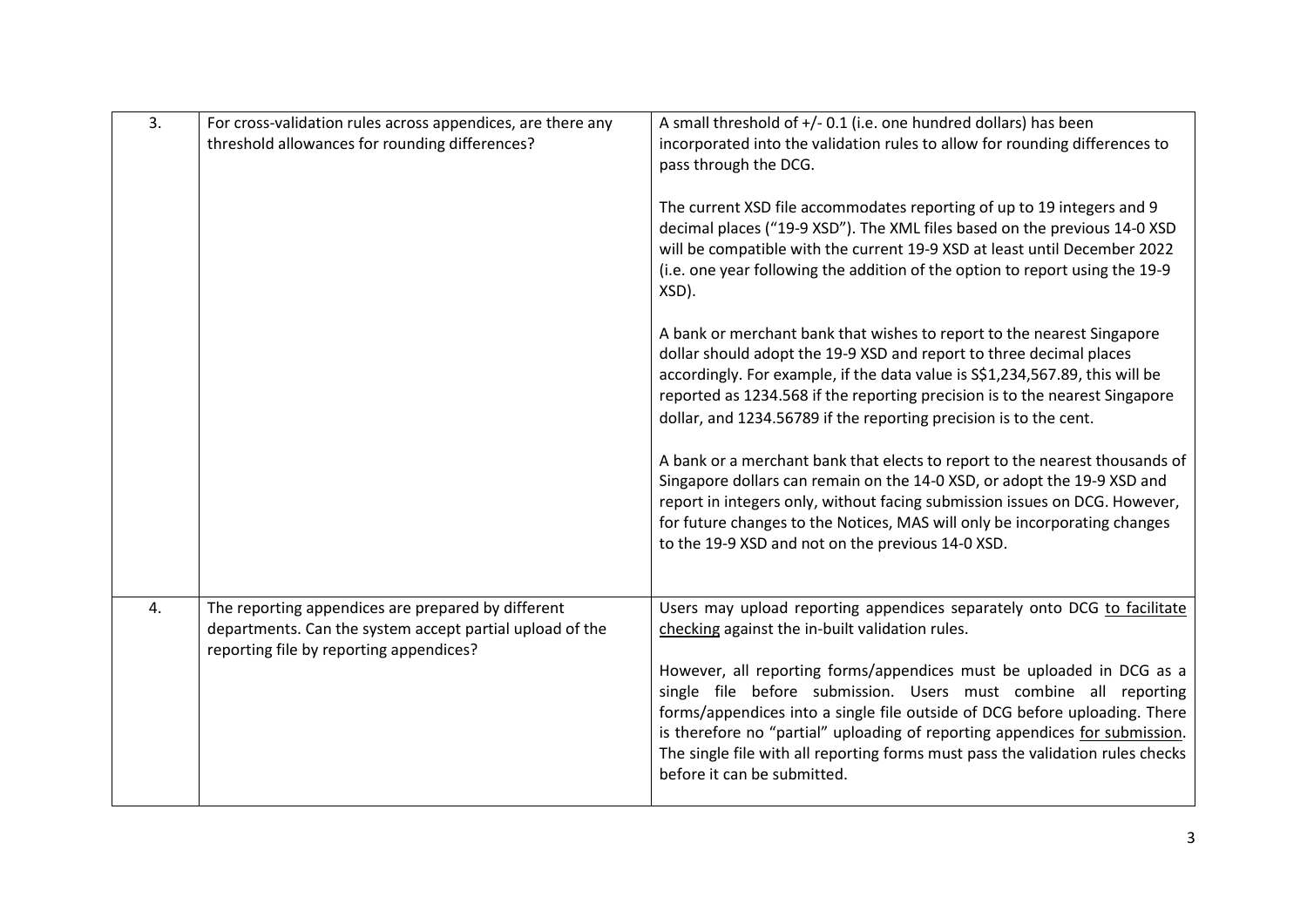| 5. | When will the reporting links be made available to Reporting<br>Banks?                                                         | The reporting links will be available from the last day of the relevant<br>reporting month. Separate reporting links will be made available for<br>quarterly, half-annual and annual reporting.<br>Reporting links are found under the "Draft Returns" page, differentiated by<br>reporting frequency, reporting date and submission due date. (More details<br>can be found in the DCG User Guide.)                                  |
|----|--------------------------------------------------------------------------------------------------------------------------------|---------------------------------------------------------------------------------------------------------------------------------------------------------------------------------------------------------------------------------------------------------------------------------------------------------------------------------------------------------------------------------------------------------------------------------------|
| 6. | If some appendices are not applicable based on a bank's<br>business activity, does MAS still require a nil submission?         | Yes, DCG allows Reporting Entities to declare nil returns for activities that are<br>not applicable. Reporting Entities can indicate "Yes" or "True" on Appendix<br>A1(1) for the respective appendices which they are submitting a nil return.                                                                                                                                                                                       |
| 7. | My Reporting Entity does not conduct Islamic Finance<br>activities. Do I need to fill up the reporting appendix with<br>zeros? | Reporting Entities should indicate option "TRUE" in Column C in Form A1 for<br>reporting forms that are not applicable.<br>For data fields which are not applicable (e.g. "Savings deposits" and "Savings<br>with checking facility" in Form B2_2_I for Merchant Banks), please leave<br>those fields blank.                                                                                                                          |
| 8. | For local banks, how do we submit returns for overseas<br>branches and subsidiaries?                                           | Separate reporting links will be available in DCG for each overseas branch<br>and subsidiary.                                                                                                                                                                                                                                                                                                                                         |
| 9. | Can MAS make available sample files for testing purposes?                                                                      | A sample XML (based on the previous 14-0 XSD) file is available on the MAS<br>website <sup>5</sup> . It can be used together with the XML Schema-Excel mapping<br>template, which MAS had published earlier, to facilitate the preparation of<br>XML submission files. The XML Schema-Excel mapping template indicates<br>the data field labels (e.g. metric, data type and dimension) used in the XML<br>Schema for each input cell. |

<sup>&</sup>lt;sup>5</sup> The sample XML file is available on the MAS Notice 610/1003 webpage at [https://www.mas.gov.sg/regulation/notices/notice-610;](https://www.mas.gov.sg/regulation/notices/notice-610) [https://www.mas.gov.sg/regulation/notices/notice-1003.](https://www.mas.gov.sg/regulation/notices/notice-1003)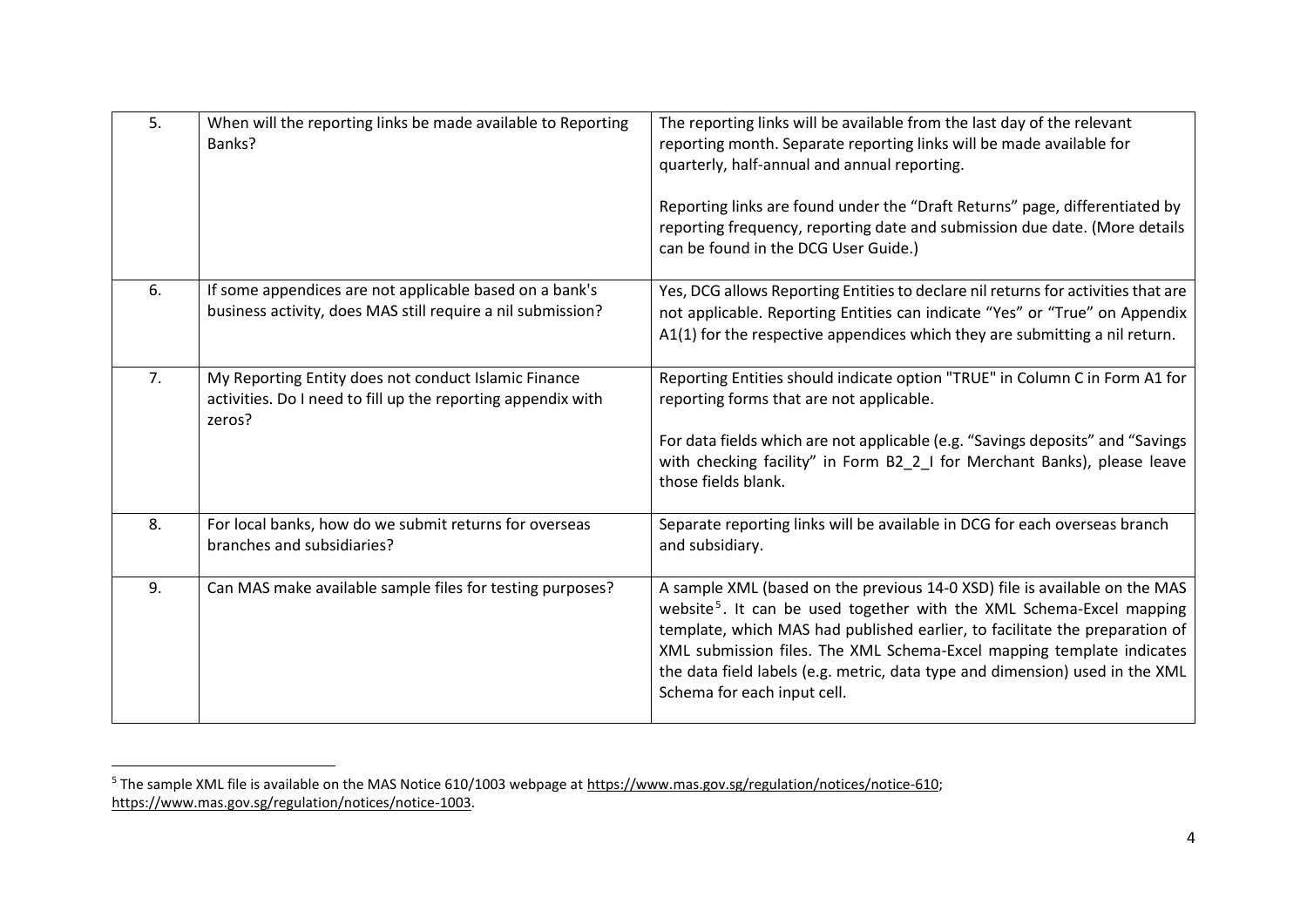| 10. | I am unable to view my data in DCG after uploading my XML file<br>successfully.           | If you have included the 'Periodicity' element in your XML, please exclude it<br>and try to upload again. We have updated the XSD posted on the MAS<br>website by removing the 'Periodicity' element.<br>Since September 2020, we have updated DCG such that the inclusion of the<br>'Periodicity' element in the XML submission would not affect the Reporting<br>Entity's ability to view your data in DCG.                                                                                                                  |
|-----|-------------------------------------------------------------------------------------------|--------------------------------------------------------------------------------------------------------------------------------------------------------------------------------------------------------------------------------------------------------------------------------------------------------------------------------------------------------------------------------------------------------------------------------------------------------------------------------------------------------------------------------|
| 11. | The status of the return is shown as "No Data" even though the<br>data has been uploaded. | Please check the following:<br>1. You marked "Yes" or "True" on Appendix A1(1) which indicates that your<br>bank is submitting a nil return for the selected appendix. Even if data is<br>submitted for that selected appendix, the system will register that there is<br>no data to align with the "Yes" or "True" submitted in Appendix A1(1).<br>2. There are no "Periodicity" or "OrganisationID" elements in the XML.<br>3. The formatting in the XML file, by referring to the documents listed in<br>Question 14 below. |
| 12. | Why am I not able to see the data I have submitted in the DCG<br>web form?                | Please check if you have marked "Yes" or "True" on Appendix A1(1) which<br>indicates that your bank is submitting a nil return for the selected appendix.<br>Even if data is submitted for that selected appendix, the system will register<br>that there is no data to align with the "Yes" or "True" submitted in Appendix<br>$A1(1)$ .                                                                                                                                                                                      |
| 13. | encountered 'Primary key must be unique' validation error.<br>What does it mean?          | This error message will be shown if you have replicated the same line item<br>in certain tables.<br>Please refer to Annex 2 for the comprehensive list of primary keys.                                                                                                                                                                                                                                                                                                                                                        |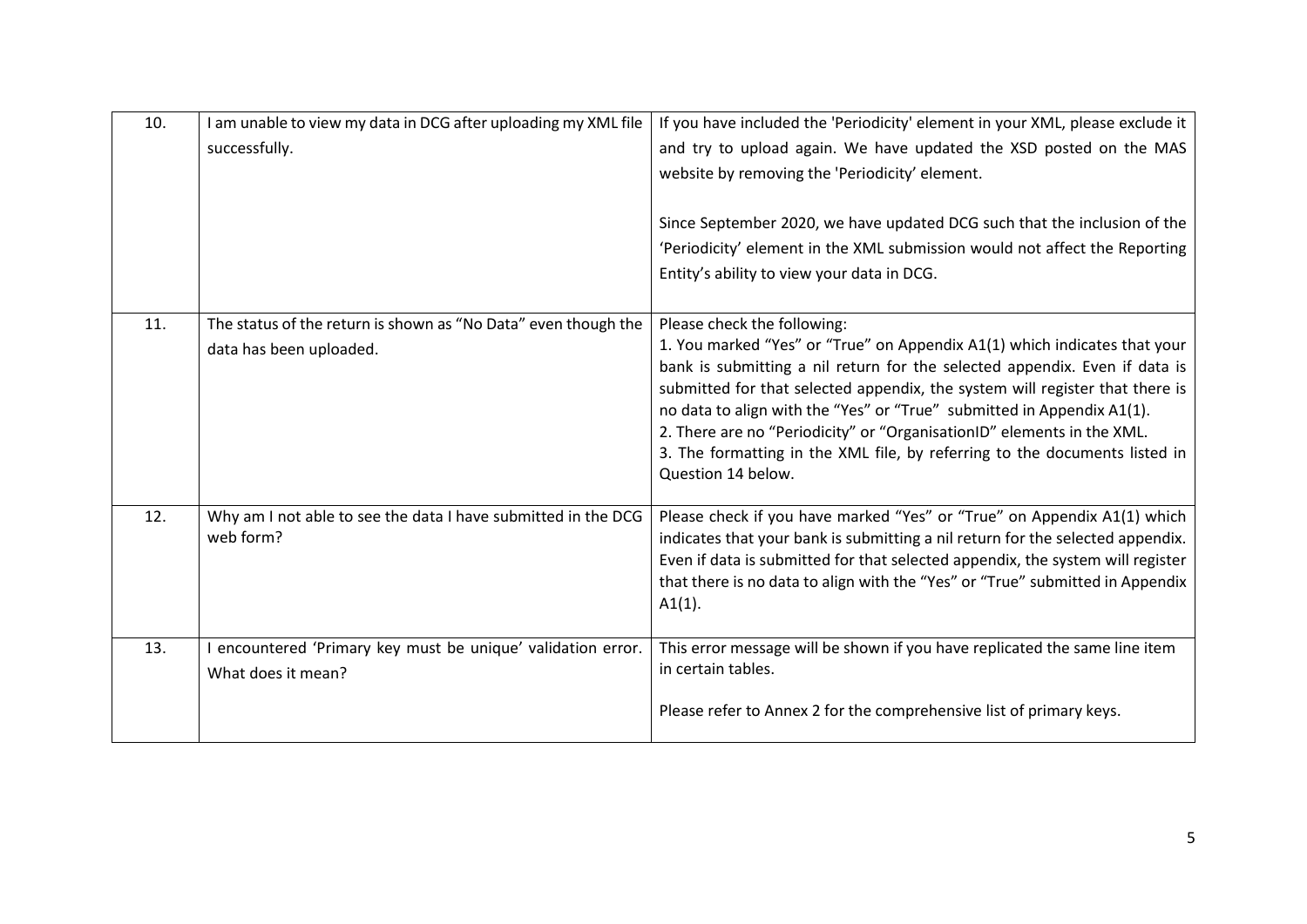| 14. | I encountered a list of metric error messages. Please refer to<br>the screenshot below for an example and advise how I can<br>resolve them.<br>21. The metric D2_LFS_NonBankFl_OthrNonBankFininst_Amount_AllCurr must not<br>DH-0078 Error have a value (i.e. must be null) from the following dimension: Bk_Assconcomloc =<br>International Organisations<br>22. The metric D2_LFS_NonBankFL_FinComp_Amount_SgdUsdRmb must not have a<br>value (i.e. must be null) from the following combination of explicit dimension:<br>DH-0088 Error<br>Bk_Assconcomloc = Singapore and Bk_Assetcontinitemco = Cash And Balances and<br>Bk OtherCurrencles = RMB | Metric errors indicate formatting issues with the XML. Please refer to the<br>following documents <sup>6</sup> to prepare your XML submission files correctly:<br>XSD<br>(i)<br>(ii)<br>XML Schema-Excel Mapping Template<br>(iii)<br>Sample XML File                                                                                                                                                                                                                                                   |
|-----|--------------------------------------------------------------------------------------------------------------------------------------------------------------------------------------------------------------------------------------------------------------------------------------------------------------------------------------------------------------------------------------------------------------------------------------------------------------------------------------------------------------------------------------------------------------------------------------------------------------------------------------------------------|---------------------------------------------------------------------------------------------------------------------------------------------------------------------------------------------------------------------------------------------------------------------------------------------------------------------------------------------------------------------------------------------------------------------------------------------------------------------------------------------------------|
| 15. | We encountered the error message "Primary key must be<br>unique" and noted multiple repeat folders generated upon<br>uploading for DCG validation.                                                                                                                                                                                                                                                                                                                                                                                                                                                                                                     | Please use the latest submission template available on MAS Notice 610/1003<br>webpage. The generation of multiple repeat folders reflects duplicated or<br>unidentified line items, fields and tables in the uploaded submission.                                                                                                                                                                                                                                                                       |
| 16. | I have uploaded both the monthly and the quarterly returns<br>into DCG.<br>However, even though I have checked that all the values tally,<br>I keep encountering validation errors. Does it mean that we<br>need to submit the monthly returns first before proceeding<br>with the uploading of quarterly returns?                                                                                                                                                                                                                                                                                                                                     | To pass validation rules that validates data across returns with different<br>periodicities, the return with a higher frequency of submission must be<br>submitted and approved first.<br>For example, the monthly & cash returns must be submitted and approved<br>before users upload the quarterly returns. If this is not done, you will<br>encounter several validation rule failures when submitting the quarterly<br>returns as the quarterly returns are being compared against missing monthly |
|     |                                                                                                                                                                                                                                                                                                                                                                                                                                                                                                                                                                                                                                                        | & cash returns.<br>Please note that such a scenario extends to the semi-annual and annual<br>returns too. When annual returns are due, FIs should submit, the monthly,<br>quarterly, semi-annual and annual returns in that order.                                                                                                                                                                                                                                                                      |

 $6$  These documents are available at the following links:

<sup>•</sup> https://www.mas.gov.sg/regulation/notices/notice-610; and

<sup>•</sup> https://www.mas.gov.sg/regulation/notices/notice-1003.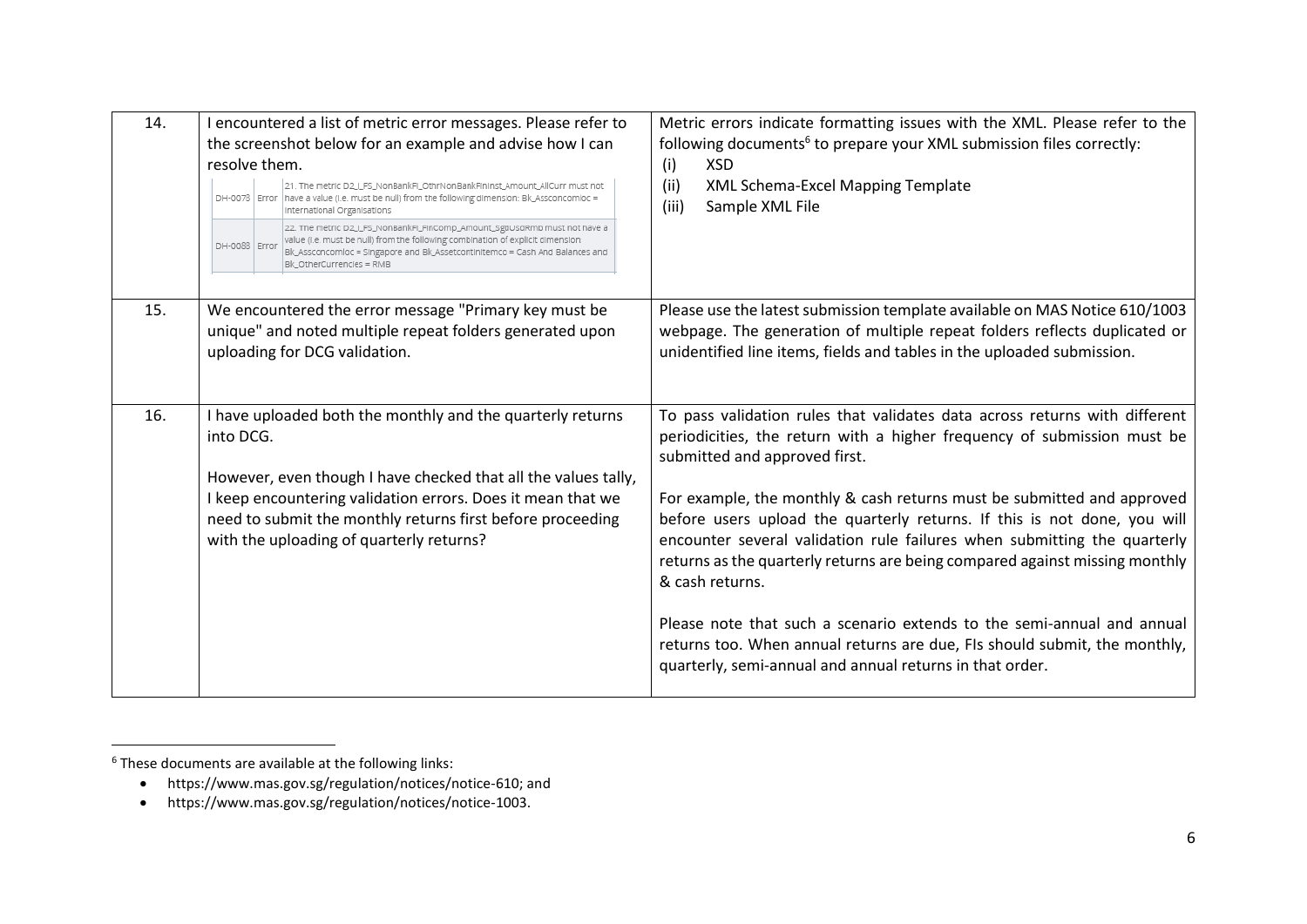| 17. | For Appendix G1 2, what does MAS mean by "one form for<br>each material currency"?                                                                                                                                                                                           | When completing Form G1 2, FIs should copy rows 8 to 42 and paste them<br>below each currency that needs to be reported. The currency to be reported<br>should be indicated using the drop-down list in Column C.                                                                                                                                                                                                                                |
|-----|------------------------------------------------------------------------------------------------------------------------------------------------------------------------------------------------------------------------------------------------------------------------------|--------------------------------------------------------------------------------------------------------------------------------------------------------------------------------------------------------------------------------------------------------------------------------------------------------------------------------------------------------------------------------------------------------------------------------------------------|
| 18. | Fields under "Notes to Reporting Forms" are not tagged as<br>fields from Appendix K as per MAS 1003, but are tagged as<br>fields from Appendix M.                                                                                                                            | The metric names for fields in Appendix K need not correspond with the<br>letter of the Appendix in MAS 1003.                                                                                                                                                                                                                                                                                                                                    |
| 19. | Can I use the webform excel file downloaded from DCG for<br>submission?                                                                                                                                                                                                      | Please use the excel submission templates found on the MAS website<br>https://www.mas.gov.sg/regulation/notices/notice-610 instead of the<br>webform excel file downloaded from DCG for submission. Using the wrong<br>template will result in incorrect data submitted to MAS.                                                                                                                                                                  |
|     | Excel Submission Template – Changes to Appendix B3 Annex 5 of MAS Notices 610 and 1003                                                                                                                                                                                       |                                                                                                                                                                                                                                                                                                                                                                                                                                                  |
| 1.  | With reference to the circular on MAS Notices 610 and 1003<br>published in January 2022, are reporting entities that submit<br>data by uploading XML files affected by the error? Likewise, are<br>reporting entities that submit data through the DCG web-form<br>affected? | Reporting entities that are submitting data through either uploading XML<br>file(s) or populating the DCG web-form are not affected by the error. The<br>error only affects data that are submitted via Excel files, and is limited to data<br>in Appendix B3 Annex 5 Part II (total of 6 data fields). MAS has published the<br>corrected set of Excel Submission Templates on the MAS website and<br>MASNET that will address the error.       |
|     |                                                                                                                                                                                                                                                                              | [Updated on 28 January 2022]                                                                                                                                                                                                                                                                                                                                                                                                                     |
| 2.  | Compared to Version 2.1 of the Aug 2020 Excel Submission<br>Template (EST) and Version 3.1 of the Dec 2021 EST, what are<br>the changes made to the Version 2.2 of the Aug 2020 EST and<br>Version 3.1 of the Dec 2021 EST, respectively?                                    | The only change is to insert an empty row in between row 18 and 19 of<br>Appendix B3 Annex 5. With this insertion, data contained in the Excel files<br>will be read and processed correctly by DCG.<br><b>MAS</b><br>understands<br>reporting<br>that<br>entities<br>built<br>may<br>have<br>systems/applications to automate the generation of the Excel files for<br>uploading to DCG. For reporting entities that do not wish to amend their |
|     |                                                                                                                                                                                                                                                                              | systems/applications, one option is to manually insert an empty row                                                                                                                                                                                                                                                                                                                                                                              |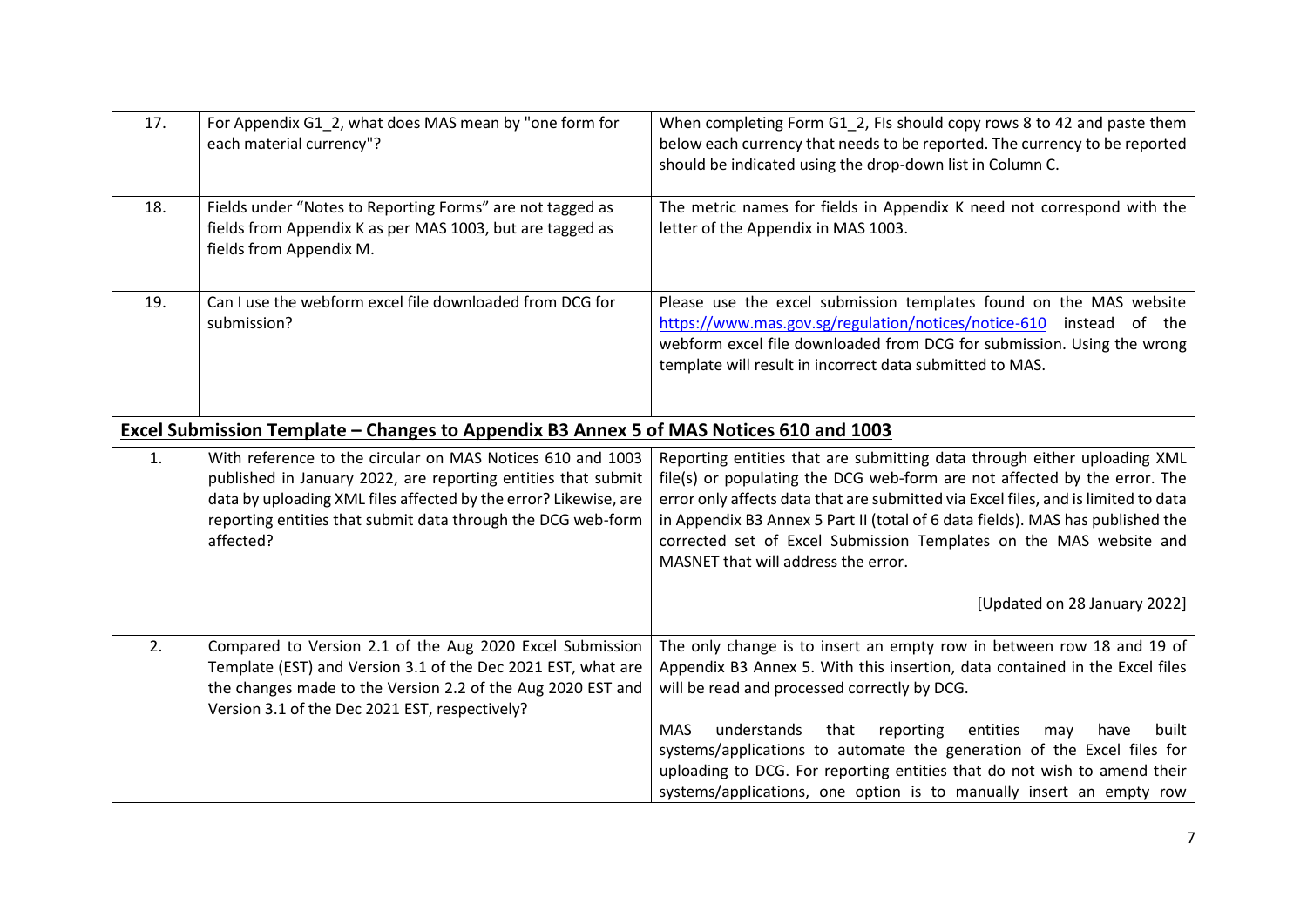|                                                                                                                                                                                 | between row 18 and 19 in Appendix B3 Annex 5 of the generated Excel file<br>before uploading the file to DCG. Another option is to edit the Appendix B3<br>Annex 5 section of the DCG webform after uploading your generated Excel<br>file. The webform will show clearly what DCG has read and processed.<br>[Updated on 28 January 2022]                                                                                                                                                                                                                                                                                                                                                                                                                                            |
|---------------------------------------------------------------------------------------------------------------------------------------------------------------------------------|---------------------------------------------------------------------------------------------------------------------------------------------------------------------------------------------------------------------------------------------------------------------------------------------------------------------------------------------------------------------------------------------------------------------------------------------------------------------------------------------------------------------------------------------------------------------------------------------------------------------------------------------------------------------------------------------------------------------------------------------------------------------------------------|
| Which Excel Submission Template should I use if my firm needs                                                                                                                   | If a resubmission is required for the Q3 2021 reporting cycle, the reporting                                                                                                                                                                                                                                                                                                                                                                                                                                                                                                                                                                                                                                                                                                          |
|                                                                                                                                                                                 | entity should base their Excel files on Version 2.2 of the Aug 2020 EST.                                                                                                                                                                                                                                                                                                                                                                                                                                                                                                                                                                                                                                                                                                              |
|                                                                                                                                                                                 | [Updated on 28 January 2022]                                                                                                                                                                                                                                                                                                                                                                                                                                                                                                                                                                                                                                                                                                                                                          |
| Which Excel Submission Template should I use for fulfilling MAS<br>Notice 610 and 1003 reporting requirements going forward (i.e.<br>from the Q4 2021 reporting cycle onwards)? | Reporting entities should base their submissions on Version 2.2 of the Aug<br>2020 EST from the Q4 2021 reporting cycle. However, for reporting entities<br>adopting the hybrid solution to resolve rounding differences, submissions<br>should be based on Version 3.1 of the Dec 2021 EST, once the reporting<br>entity has implemented the hybrid solution. Reporting entities have between<br>December 2021 and December 2022 to adopt the hybrid solution, which<br>means that they can transit to using Version 3.1 of the Dec 2021 EST anytime<br>from the Q4 2021 to the Q4 2022 reporting cycle. For reporting entities who<br>intend to make nil submissions for Appendix B3 Annex 5, Version 2.1 of the<br>Aug 2020 EST may still be used.<br>[Updated on 28 January 2022] |
|                                                                                                                                                                                 |                                                                                                                                                                                                                                                                                                                                                                                                                                                                                                                                                                                                                                                                                                                                                                                       |
|                                                                                                                                                                                 | If you require assistance during the parallel run, or would like to provide                                                                                                                                                                                                                                                                                                                                                                                                                                                                                                                                                                                                                                                                                                           |
| DCG during the MAS 610 parallel run?                                                                                                                                            | feedback, please contact MAS at:                                                                                                                                                                                                                                                                                                                                                                                                                                                                                                                                                                                                                                                                                                                                                      |
|                                                                                                                                                                                 | to make a resubmission for the Q3 2021 reporting cycle?<br><b>Additional Questions Applicable only to the Parallel Run (For reference only)</b><br>Will there be 24-hour round-the-clock helpdesk support for                                                                                                                                                                                                                                                                                                                                                                                                                                                                                                                                                                         |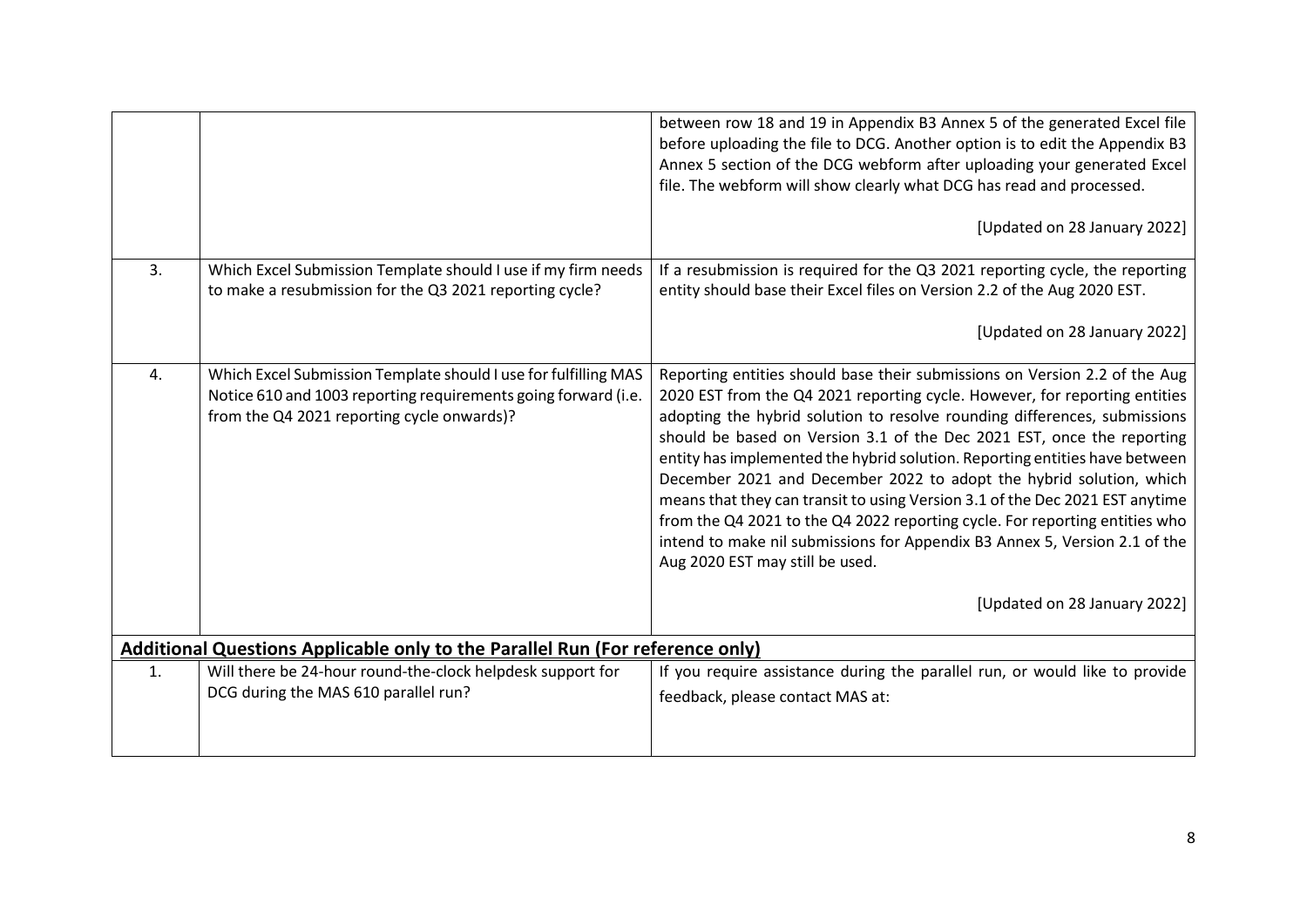|    |                                                                                                                                                                         | helpdesk@mas.gov.sg or +65 6229 96887 for IT-related issues <sup>8</sup> , and<br>610_1003consultation@mas.gov.sg for all other issues <sup>9</sup> .<br>The parallel run will cease with the June 2021 reporting cycle and<br>610_1003consultation@mas.gov.sg will also be closed by end Aug 2021.                                                                                                                                                                                                                                                                                                                                                                                                                                                                                                                                                                    |
|----|-------------------------------------------------------------------------------------------------------------------------------------------------------------------------|------------------------------------------------------------------------------------------------------------------------------------------------------------------------------------------------------------------------------------------------------------------------------------------------------------------------------------------------------------------------------------------------------------------------------------------------------------------------------------------------------------------------------------------------------------------------------------------------------------------------------------------------------------------------------------------------------------------------------------------------------------------------------------------------------------------------------------------------------------------------|
| 2. | What are MAS' expectations during the parallel run, in terms<br>of:<br>(i) Data accuracy and completeness<br>(ii) Potential actions taken on incorrect/ inaccurate data | Parallel run is intended to provide sufficient data points for MAS to make<br>comparisons between the current and revised returns. Reporting Entities are<br>expected to provide complete and accurate data for the revised MAS Notice<br>610 and MAS Notice 1003 on a best effort basis.<br>MAS will reconcile the data fields between the current and revised MAS<br>610/1003 during the parallel run.<br>From April 2021, MAS will engage Reporting Entities via email to seek<br>clarifications on the differences between these two submissions.<br>Depending on the number of clarifications, Reporting Entities are expected<br>to respond to these queries between 3 and 7 working days. Where the<br>differences are due to data submission errors, Reporting Entities are<br>expected to complete their resubmissions within a reasonable window of<br>time. |
| 3. | What are the reporting timelines for each parallel run<br>submission?                                                                                                   | Taking into account industry feedback, Reporting Entities must submit data<br>for the revised MAS 610/1003 monthly submission no later than 20 calendar<br>days after the last day of each month for the parallel run.                                                                                                                                                                                                                                                                                                                                                                                                                                                                                                                                                                                                                                                 |

<sup>&</sup>lt;sup>7</sup> Available from 8.30am to 6pm, Monday to Friday, except Public Holidays.<br><sup>8</sup> Such as login issues and MASNET account administration (e.g. assigning application role).<br><sup>9</sup> Such as data definitions, validation rules, resu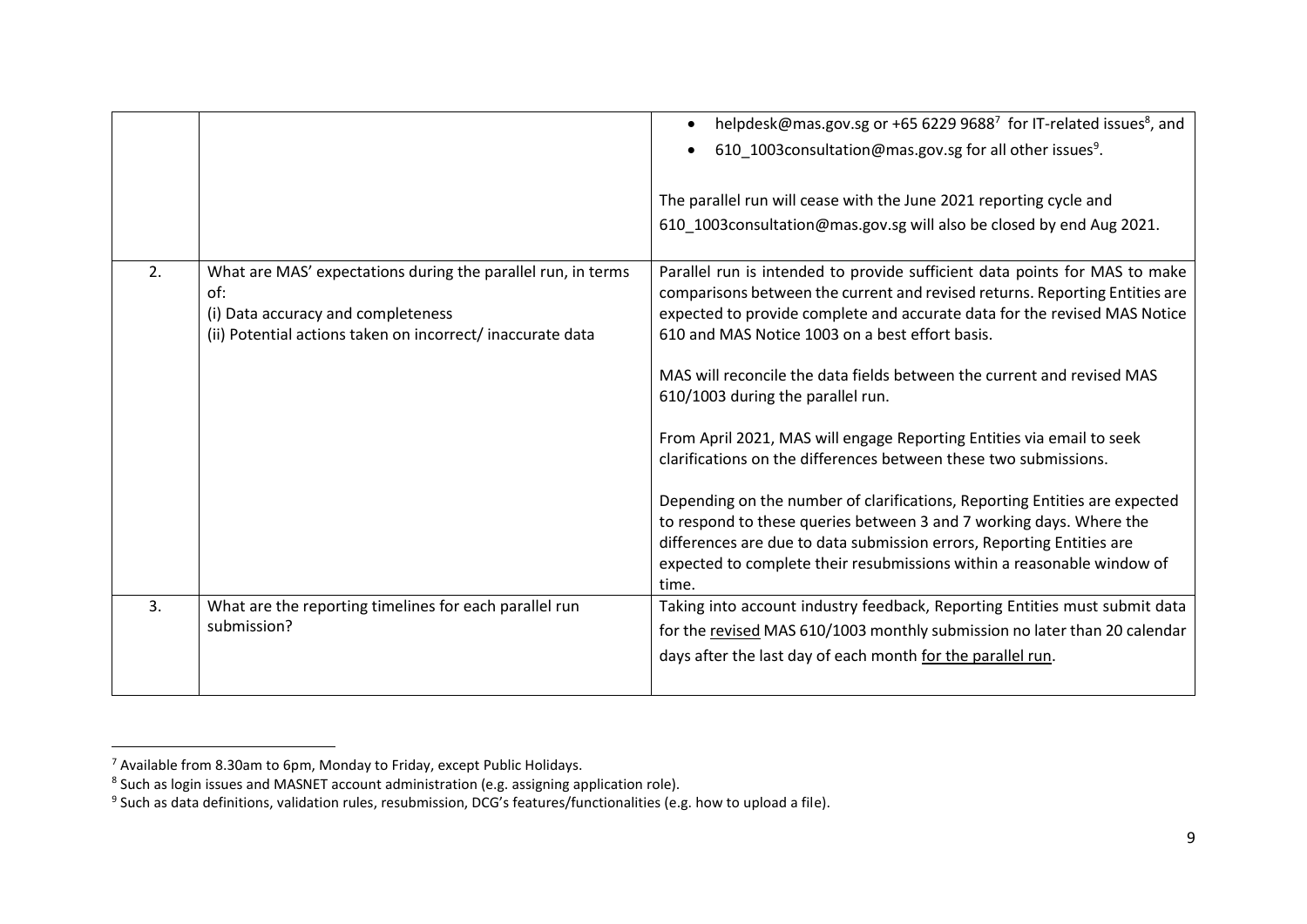|    |                                                                                                                                                                            | For more information on the reporting timelines of the respective reporting<br>levels and frequencies <sup>10</sup> during the parallel run, please refer to Annex 1<br>below. [The reporting timelines for the existing MAS Notice 610/1003<br>returns are unchanged.]<br>If the day on which a Reporting Entity has to furnish any information is not a<br>Business day, the Reporting Entity may furnish the information on the next<br>Business day.                                                                                                                                                                                                                                                             |
|----|----------------------------------------------------------------------------------------------------------------------------------------------------------------------------|----------------------------------------------------------------------------------------------------------------------------------------------------------------------------------------------------------------------------------------------------------------------------------------------------------------------------------------------------------------------------------------------------------------------------------------------------------------------------------------------------------------------------------------------------------------------------------------------------------------------------------------------------------------------------------------------------------------------|
|    | <b>Hybrid Solution to Resolve Rounding Differences</b>                                                                                                                     |                                                                                                                                                                                                                                                                                                                                                                                                                                                                                                                                                                                                                                                                                                                      |
| 1. | What is the difference between 14-0 XML Schema Definition<br>(XSD) and 19-9 XSD? Can FIs adopt the 19-9 XSD and still<br>report in the 14-0 reporting format?              | The previous reporting format (14-0) can be seen as a subset of the current<br>reporting format (19-9), where the 19-9 format allows FIs to report data at a<br>higher precision level, of up to 9 decimal places.<br>FIs that elect to remain on the status quo of 14-0 XSD will not face submission<br>issues on DCG, as current XML files based on the 14-0 XSD are compatible<br>with the 19-9 XSD. The latter also means that FIs can adopt the 19-9 XSD and<br>continue submitting data in the 14-0 data format.<br>However, FIs will not benefit from the threshold $(+/-0.1)$ that MAS has<br>introduced into the validation rules to help reduce the number of errors<br>arising from rounding differences. |
| 2. | The 19-9 XSD is able to accommodate reporting of up to 9<br>decimal places. If the data value is \$1,234,567.89, can we<br>report to the nearest 100s of SGD, i.e. 1234.6? | FIs can decide how precise their reporting will be, so long as the reporting is<br>at least to the nearest thousands (in the case of revised MAS 610).<br>If the data value is S\$1,234,567.89, the FI should report 1234.6 if the desired<br>reporting precision is to the nearest hundreds and 1234.56789 if the desired<br>reporting precision is to the nearest cents.                                                                                                                                                                                                                                                                                                                                           |

 $10$  There will not be a parallel run for the revised MAS Notice 610/1003 annual submissions.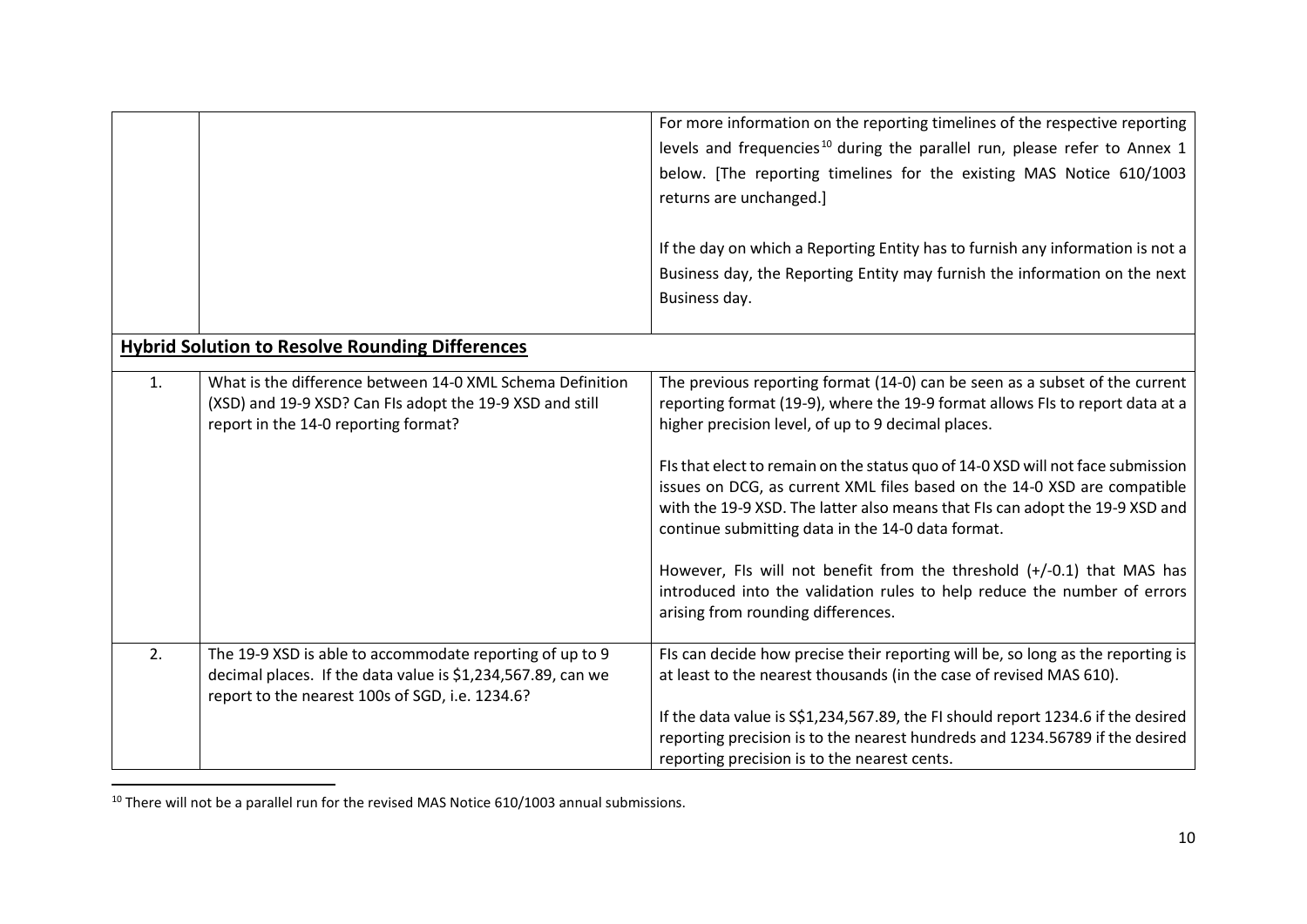| 3. | Why is the threshold for getting past validation rules just $+/-$<br>0.1 thousand? Can it be +/- 1 thousand? How does the<br>threshold work? | To ensure that the aggregated statistics are sufficiently accurate, MAS is<br>unable to accept a threshold of +/- 1 thousand.<br>How the threshold is intended to work can be exemplified via the following<br>two examples:<br>Suppose the LHS of a validation rule is 123.45678 and the RHS of a validation<br>rule is 123.54321. As the difference between 123.45678 and 123.54321 is -<br>0.08643, which falls within the threshold of +/-0.1 (i.e. one hundred dollars)<br>that will be incorporated into the validation rules for the 19-9 XSD, the<br>submission will get past the DCG validation rules.<br>Conversely, suppose the LHS of a validation rule is 123.45678 and the RHS of<br>a validation rule is 123.56789. As the difference between 123.45678 and<br>123.56789 is -0.11212, which falls outside the threshold of $+/-$ 0.1 (i.e. one<br>hundred dollars), it will fail the DCG validation rules. Your FI will have to<br>resubmit data to get past the validation rules. |
|----|----------------------------------------------------------------------------------------------------------------------------------------------|---------------------------------------------------------------------------------------------------------------------------------------------------------------------------------------------------------------------------------------------------------------------------------------------------------------------------------------------------------------------------------------------------------------------------------------------------------------------------------------------------------------------------------------------------------------------------------------------------------------------------------------------------------------------------------------------------------------------------------------------------------------------------------------------------------------------------------------------------------------------------------------------------------------------------------------------------------------------------------------------------|
| 4. | Does the validation rule threshold apply to FIs who are<br>reporting in the 14-0 data format?                                                | The +/- 0.1 thousand threshold will only have any effect if the FI adopts the<br>19-9 XSD and reports to at least one decimal place.<br>An FI can choose to report in the 14-0 data format either because the FI<br>remains on the 14-0 XSD or adopts the 19-9 XSD but continues to report in<br>the 14-0 data format. FIs which choose to remain on 14-0 will have to ensure<br>that their figures tally to get past the validation rules.<br>For example, suppose the data value to be submitted is S\$1,234,567.89. If<br>the FI reports in the 14-0 data format, the submitted figure will be 1235,<br>which cannot benefit from the +/-0.1 threshold provided.                                                                                                                                                                                                                                                                                                                               |
| 5. | We are using the Excel Submission Template ("EST") for<br>submission. As Excel does not support reporting of 28                              | For FIs using the EST, please note that Microsoft Excel only stores data up to<br>15 digits in each cell. Numbers after the 15 <sup>th</sup> digit will be automatically                                                                                                                                                                                                                                                                                                                                                                                                                                                                                                                                                                                                                                                                                                                                                                                                                          |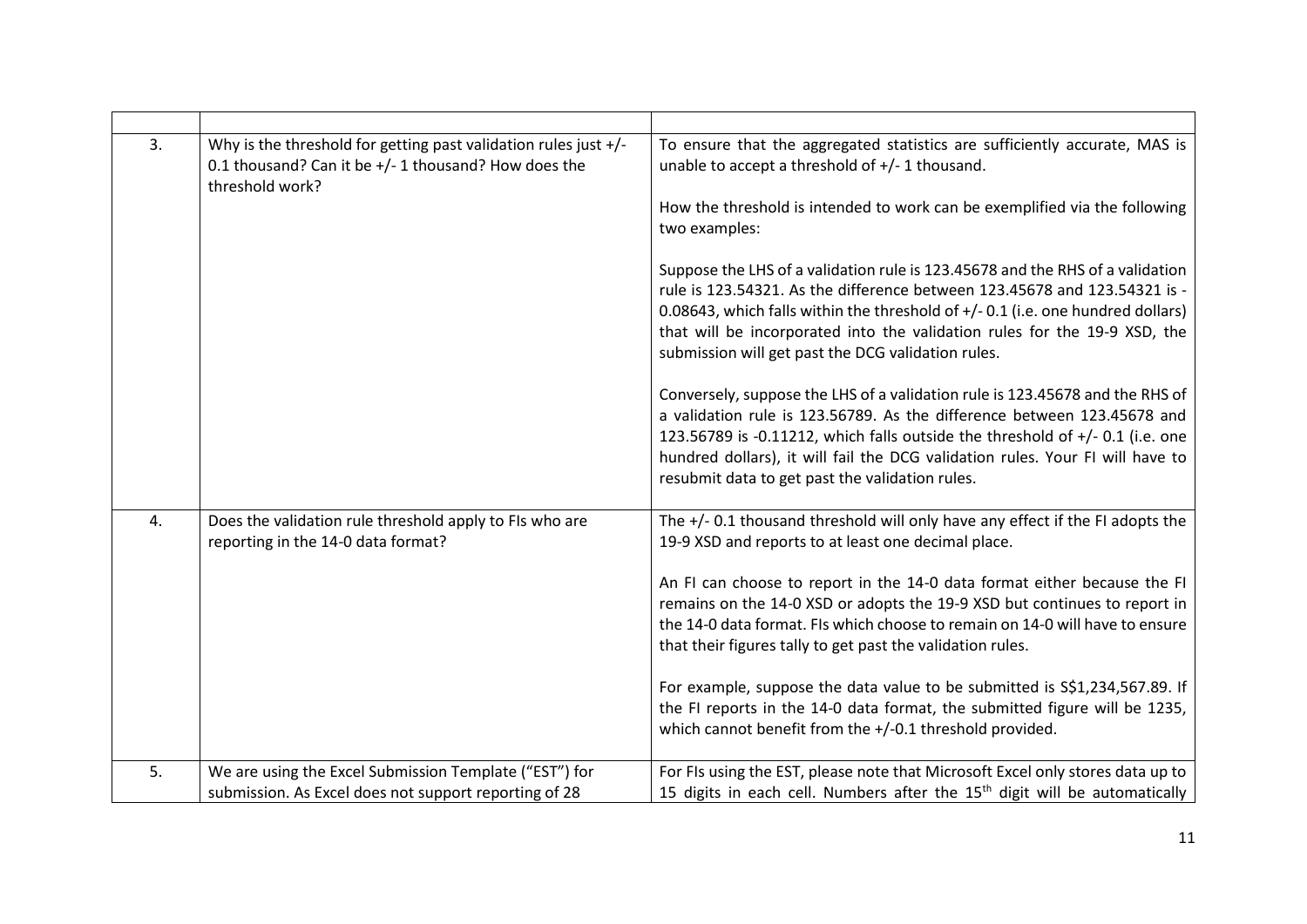|     | numbers, can we still adopt higher-precision reporting and<br>report in decimal places?                                                                                                                                                                                                                 | truncated. For example, a reporting value of 1,234,567,890.123456789 will<br>be stored as 1,234,567,890.12345 in the EST.                                                                                                                                                                                                                                               |
|-----|---------------------------------------------------------------------------------------------------------------------------------------------------------------------------------------------------------------------------------------------------------------------------------------------------------|-------------------------------------------------------------------------------------------------------------------------------------------------------------------------------------------------------------------------------------------------------------------------------------------------------------------------------------------------------------------------|
|     |                                                                                                                                                                                                                                                                                                         | FIs should factor in this limitation when opting to report at a higher precision<br>level using the EST. For example, FIs reporting data whose maximum value is<br>just below one quadrillion (which requires 12 integers to capture) may<br>consider reporting up to three decimal places and still keep within the 15<br>digits limit.                                |
| 6.  | If the FI populates the value with accuracy of up to 5 decimal<br>places in the EST, will DCG process the data with 5 decimal<br>places though the excel display format is set to 0 decimal<br>places shown?                                                                                            | DCG will process the data as submitted by the FI, and not based on how it is<br>displayed. If the FI submits data up to 5 decimal places, DCG will receive data<br>with 5 decimal places. Nevertheless, the constraint described in the response<br>to question 5 applies.                                                                                              |
| 7.  | Will the validation rule threshold of +/- 0.1 thousand be<br>extended to the EST?                                                                                                                                                                                                                       | Yes. The threshold is applied to the validation rules, and will be applicable to<br>data submitted via the EST. However, the constraint described in the<br>response to question 5 applies.                                                                                                                                                                             |
| 8.  | If the FI adopts 19-9 XSD, will the variance analysis queries<br>from MAS still be sent in nearest thousands of Singapore<br>dollars?                                                                                                                                                                   | The variance analysis queries for current MAS 610 are based on the<br>magnitude of changes between submissions for the same data field. For<br>convenience, we will indicate the figure that the FI has submitted (whether<br>in thousands of Singapore dollars or otherwise).                                                                                          |
| 9.  | Suppose the FI has adopted 19-9 XSD and successfully<br>submitted 123.45678 (i.e. no issues with getting past<br>validation) but the correct figure should have been 123.56789.<br>Is re-submission required, since MAS is prepared to allow<br>rounding of +/- 0.1 in the DCG which is 123.5 vs 123.6? | In cases where the FI discovers erroneous reporting, please contact MAS as<br>per your usual practice (i.e. via supervisors) and provide the relevant<br>details. MAS will assess the errors on a case-by-case basis. For the reporting<br>error highlighted in the example, MAS can consider providing a waiver for<br>the resubmission on the basis of immateriality. |
| 10. | Can we adopt the 19-9 XSD at a later date after the final<br>quarter of 2021 and would there be means for testing at that<br>later date?                                                                                                                                                                | FIs can choose when they wish to implement the current 19-9 XSD between<br>January 2022 and December 2022.<br>MAS has released test links for FIs to test their XMLs based on the<br>current 19-9 XSDs.                                                                                                                                                                 |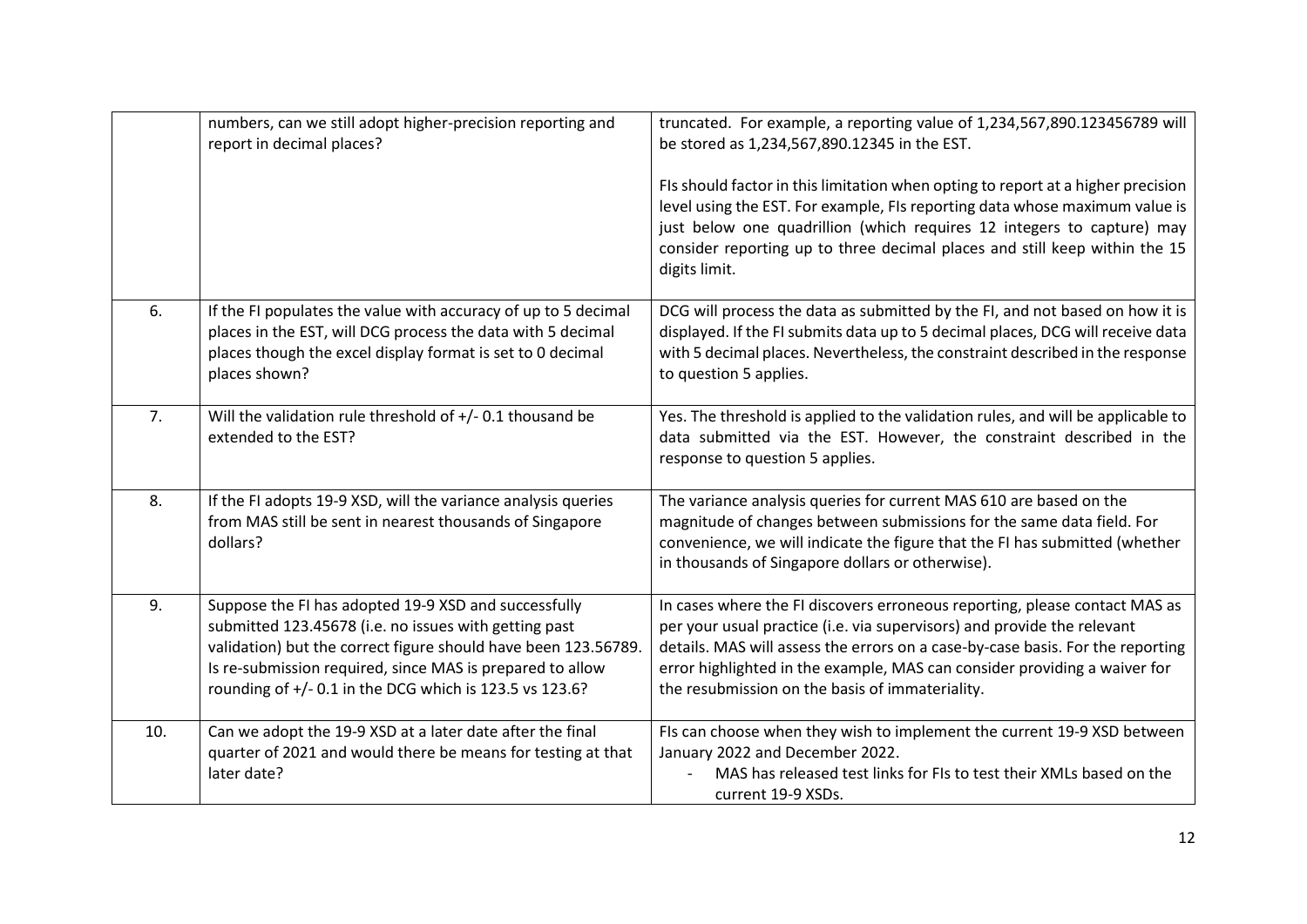|     |                                                                                                                                                                     | FIs should note that MAS cannot offer an indefinite window of time to<br>implement the revised 19-9 XSD.<br>At some point, MAS will update/review the revised MAS 610, which may<br>lead to revisions in the submission requirements (and hence a new XSD).<br>Such updates will build on the 19-9 XSD.                                                                                                                                                                                                                                                            |
|-----|---------------------------------------------------------------------------------------------------------------------------------------------------------------------|--------------------------------------------------------------------------------------------------------------------------------------------------------------------------------------------------------------------------------------------------------------------------------------------------------------------------------------------------------------------------------------------------------------------------------------------------------------------------------------------------------------------------------------------------------------------|
| 11. | Is it acceptable that the monthly forms are implemented with<br>"19-9" but the non-monthly forms remain in "14-0" as part of<br>the transition planning?            | FIs should either adopt the 19-9 XSD or remain on the status quo of the 14-<br>0 XSD for all periodicities (monthly, quarterly, etc.) and not adopt a mix of<br>19-9 XSD and 14-0 XSD for the different periodicities.<br>We suggest that FIs adopt such an approach as there are validation rules<br>which check for consistency of submissions across the monthly and non-<br>monthly forms. An FI is more likely to encounter difficulties with getting past<br>the validation rules if the data format is different between monthly and non-<br>monthly forms. |
|     |                                                                                                                                                                     | [Updated 28 January 2022]                                                                                                                                                                                                                                                                                                                                                                                                                                                                                                                                          |
| 12. | Is there a hard deadline for FIs to move to the revised 19-9<br>XSD (which includes the incorporation of some of the<br>previously deferred XSD changes) in future? | There is no deadline for FIs to move to the 19-9 XSD as this is meant to be<br>optional for the industry to adopt. However, for FIs who wish to adopt the<br>19-9 XSD should do so by December 2022.<br>Future changes to revised MAS 610 will only be incorporated onto the 19-9<br>XSD (and not the 14-0 XSD) (see response to question 10).                                                                                                                                                                                                                     |
|     |                                                                                                                                                                     | [Updated 28 January 2022]                                                                                                                                                                                                                                                                                                                                                                                                                                                                                                                                          |
| 13. | We require more than 1,000 characters for our responses in<br>Appendix M. Can the bank remain on 14-0 XSD?                                                          | The character limit in Appendix M has been increased from 1000 to 4000,<br>and is effected as part of the 19-9 XSD.                                                                                                                                                                                                                                                                                                                                                                                                                                                |
|     |                                                                                                                                                                     | If you require more than 1,000 characters, you should adopt the 19-9 XSD.                                                                                                                                                                                                                                                                                                                                                                                                                                                                                          |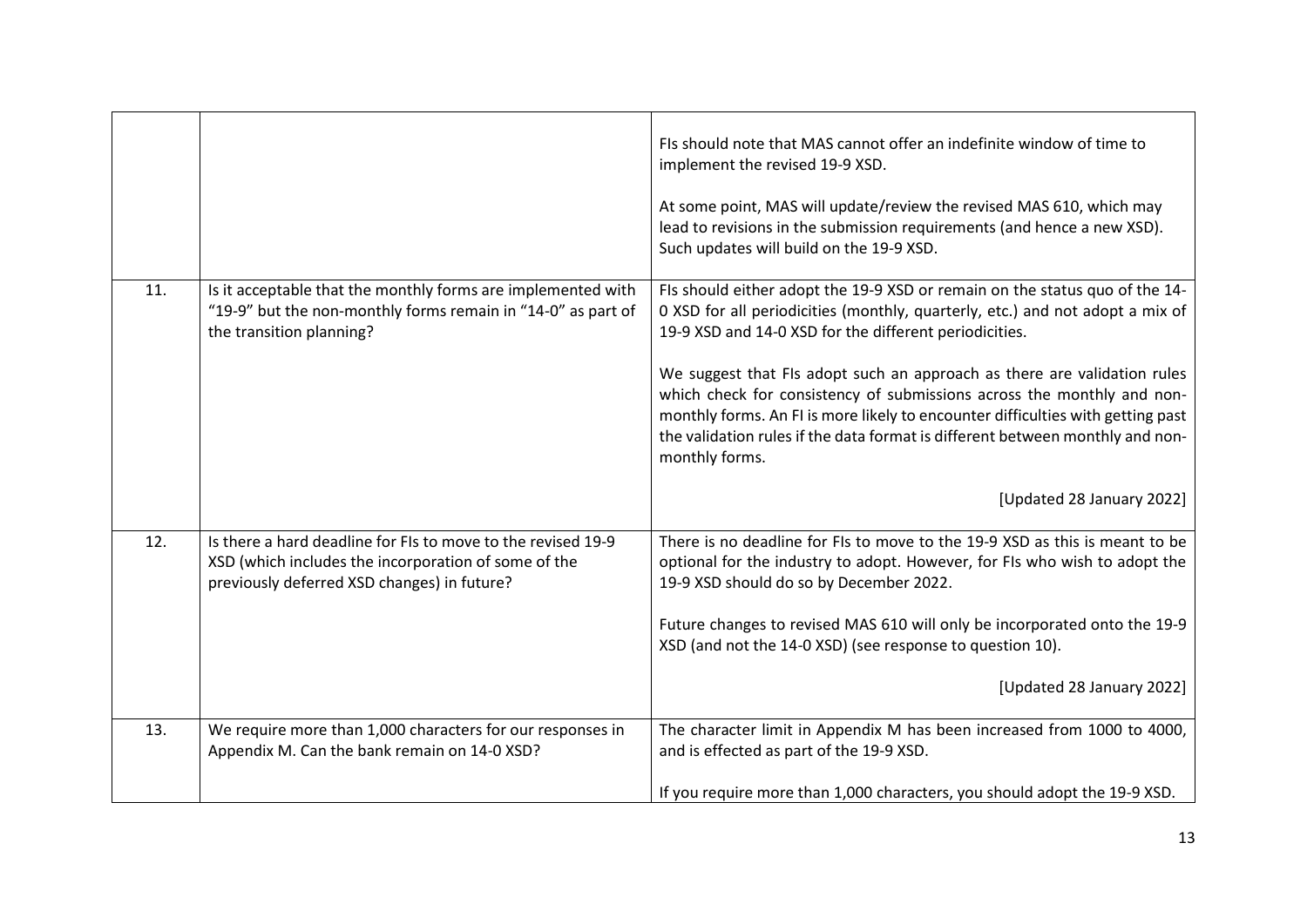|  | [Updated 28 January 2022] |
|--|---------------------------|
|--|---------------------------|

**Annex 1**

Reporting timelines for Parallel Run:

- 1. **Monthly submissions (apart from Standalone level)**  no later than 20 calendar days after the last day of each month
- 2. **Quarterly and semi-annual submissions (apart from Consolidated and Standalone level)** no later than 30 calendar days after the last day of each reporting period to which the form relates
- 3. **All Consolidated and Standalone level submissions** no later than 45 calendar days after the last day of each reporting period to which the form relates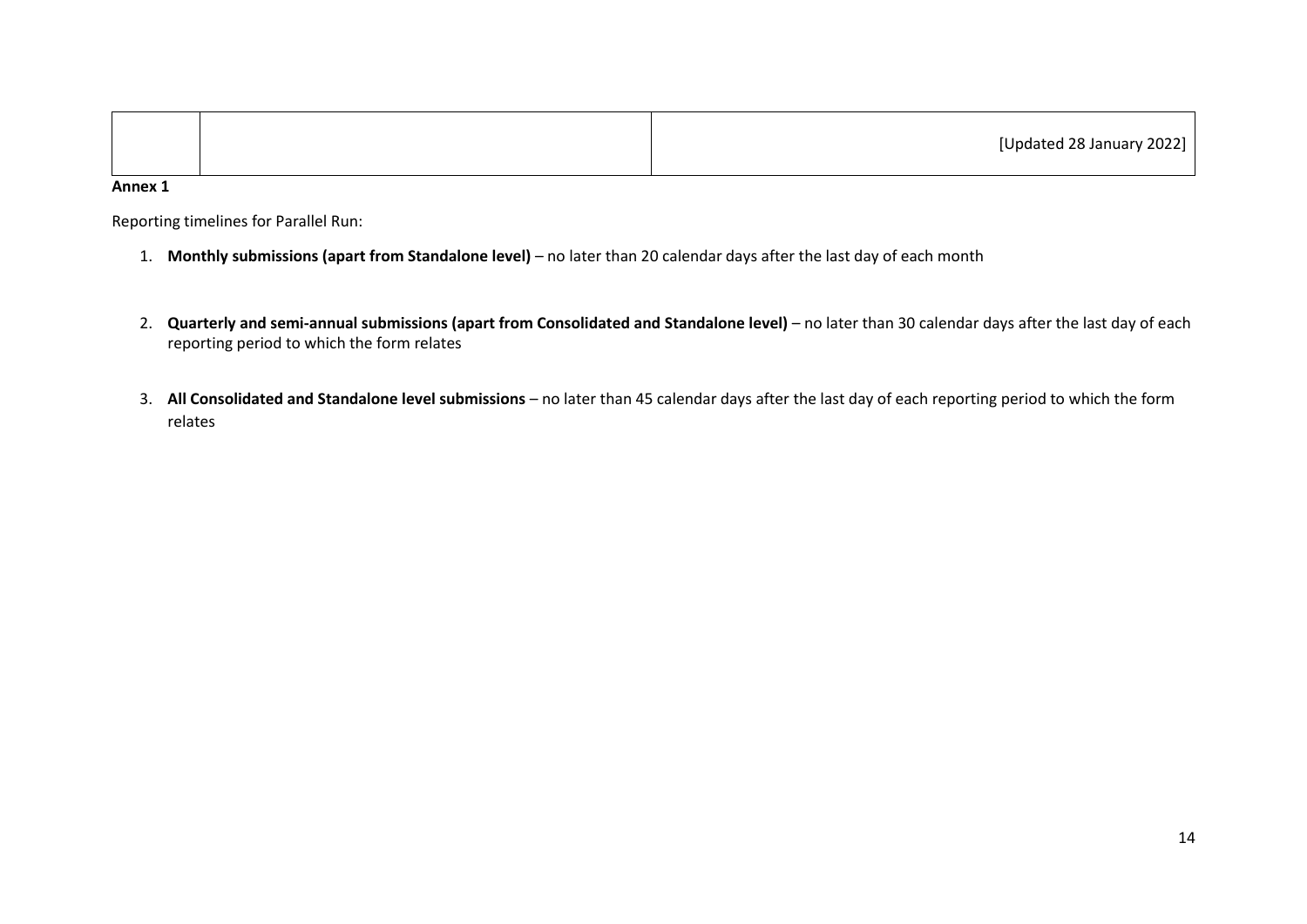## **Annex 2 – List of primary keys**

| <b>Schema Primary Key Item</b> | <b>Form Appendix Name</b> |
|--------------------------------|---------------------------|
| A1 BusinessCode                | A1                        |
| A1_ReportingLevel              | A1                        |
| Bk Sfp Assets                  | BU MS610 B1               |
| Bk_Assettype                   | BU_MS610_B1_2             |
| Bk_Assettype                   | BU MS610 B1 3             |
| Bk_Sfp_Liabilities             | <b>BU MS610 B2</b>        |
| Bk_Assettype                   | BU_MS610_B2_1             |
| <b>Bk Residency</b>            | BU MS610_B2_2_I           |
| <b>Bk Deposits</b>             | BU MS610 B2 2 I           |
| Bk_OtherCurrencies             | BU MS610 B2 2 I           |
| Bk Amountsupto                 | BU MS610 B2 2 II          |
| <b>Bk Capitalfunds</b>         | BU MS610 B2 3 I           |
| <b>Bk_Capitalfunds</b>         | BU_MS610_B2_3_II          |
| <b>Bk Reserves</b>             | BU_MS610_B2_4             |
| Bk_ContingentLiabilities       | BU_MS610_B3_1             |
| Bk_Commitments                 | BU_MS610_B3_2_I           |
| <b>Bk</b> Commitments          | BU_MS610_B3_2_II          |
| <b>Bk_Trading</b>              | BU_MS610_B3_4_I           |
| Bk_Tradinglocation             | BU_MS610_B3_4_I           |
| Bk_Tradinglocation             | BU_MS610_B3_4_II          |
| <b>Bk_Trading</b>              | BU_MS610_B3_4_II          |
| Bk_Tradinglocation             | BU_MS610_B3_4_III         |
| <b>Bk</b> Trading              | BU MS610 B3 4 III         |
| Bk_AssestUnderManagement       | BU_MS610_B3_5             |
| Bk_AssetsPledged               | BU_MS610_B3_6             |
| <b>Bk StructuredEntities</b>   | BU MS610 B3 7             |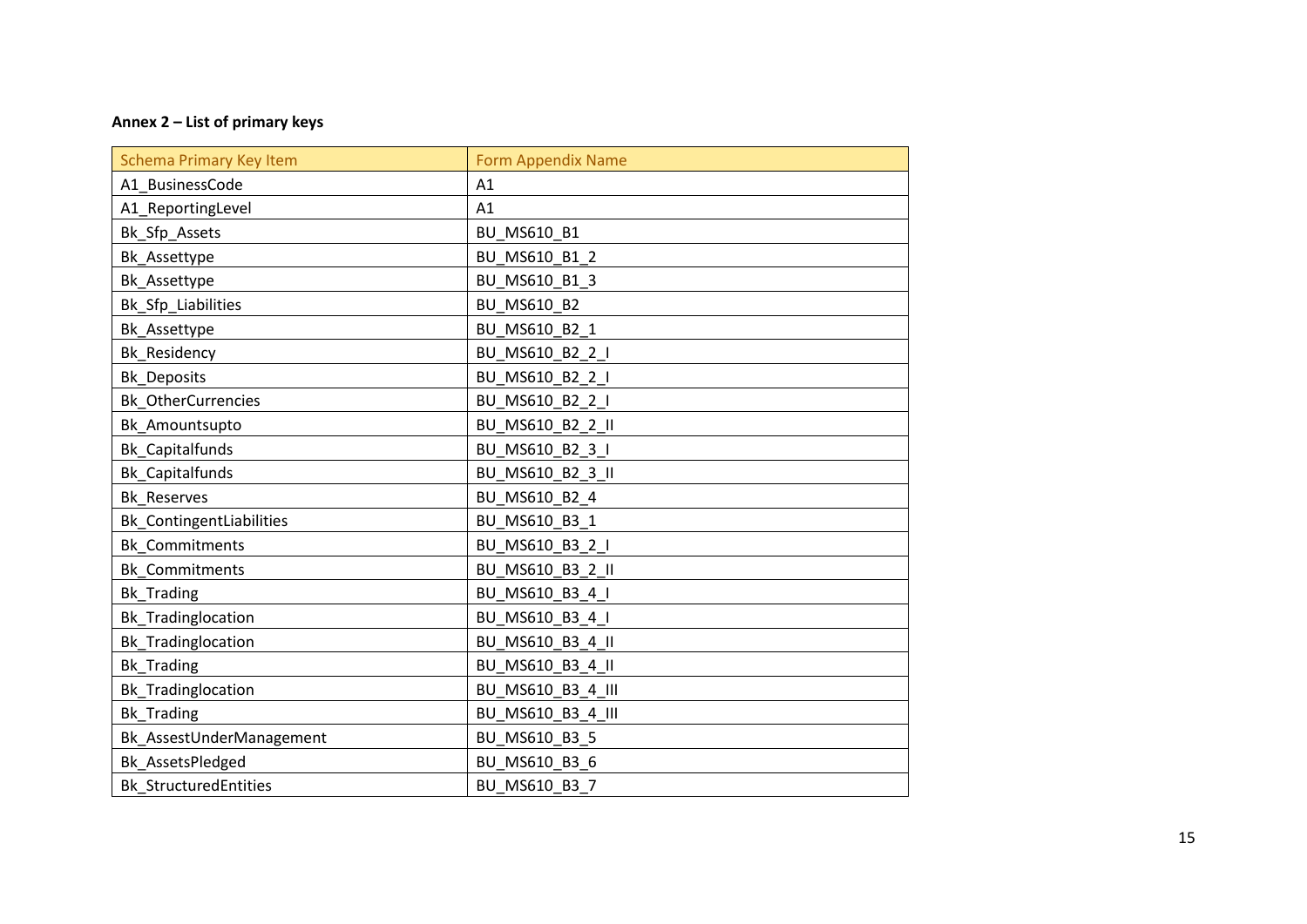| Bk_BankCorporationLocation                 | BU_MS610_C1_1                     |
|--------------------------------------------|-----------------------------------|
| C1_2_FIcodes_NameBank                      | C1_2_InterBankInDebtByCountInSing |
| C1 2 ListOfBanks NameBank                  | C1_2_InterBankInDebtByCountInSing |
| Bk NetByAssLiab                            | BU MS610 C1 3                     |
| C1 3 NetTotAsset JurisdResid               | BU MS610 C1 3 Assets Table        |
| C1 3 NetTotalAsset NameBankGroup           | BU MS610 C1 3 Assets Table        |
| C1_3_NetTotalLiab_NameBankGroup            | BU_MS610_C1_3_Liab_Table          |
| C1 3 NetTotLiab JurisdResid                | BU_MS610_C1_3_Liab_Table          |
| C1_4_RelBanksInSingap_FiCode               | C1 4 RelBanksInSing Table         |
| C1_4_RelBanksInSingap_ListOfBanks_NameBank | C1_4_RelBanksInSing_Table         |
| C1_5_RelCorpInSingap_PleaseIndicRelat      | C1_5_RelatedCorpsInSing_Table     |
| C1_5_RelCorpInSingap_NameOfRelCorpInSingap | C1_5_RelatedCorpsInSing_Table     |
| C1_6_I_RelBanksOutSingap_ListOfBanks       | C1_6_I_Table                      |
| C1_6_I_RelBanksOutSingap_JurisdOfResid     | C1 6 I Table                      |
| C1_6_II_RelCorpOutSingap_JurisdOfResid     | C1_6_II_Table                     |
| C1 6 II RelCorpOutSingap ListOfBanks       | C1 6 II Table                     |
| Bk Assetcontinitemco                       | BU MS610 D1                       |
| Bk_Assconcomloc                            | BU MS610 D1                       |
| <b>Bk_OtherCurrencies</b>                  | BU MS610 D1                       |
| D1 Jurisdiction                            | D1 Table                          |
| D1 AssContItemAndCommit                    | D1 Table                          |
| Bk Assetcontinitemco                       | BU MS610 D2 I AllCurr             |
| <b>Bk OtherCurrencies</b>                  | BU MS610 D2   AllCurr             |
| Bk_Assconcomloc                            | BU_MS610_D2_I_AllCurr             |
| Bk_Assconcomloc                            | BU_MS610_D2_I_EurJpyGbp           |
| <b>Bk_OtherCurrencies</b>                  | BU_MS610_D2_I_EurJpyGbp           |
| Bk Assetcontinitemco                       | BU_MS610_D2_I_EurJpyGbp           |
| Bk Assconcomloc                            | BU_MS610_D2_I_SgdUsdRmb           |
| <b>Bk OtherCurrencies</b>                  | BU MS610 D2 I SgdUsdRmb           |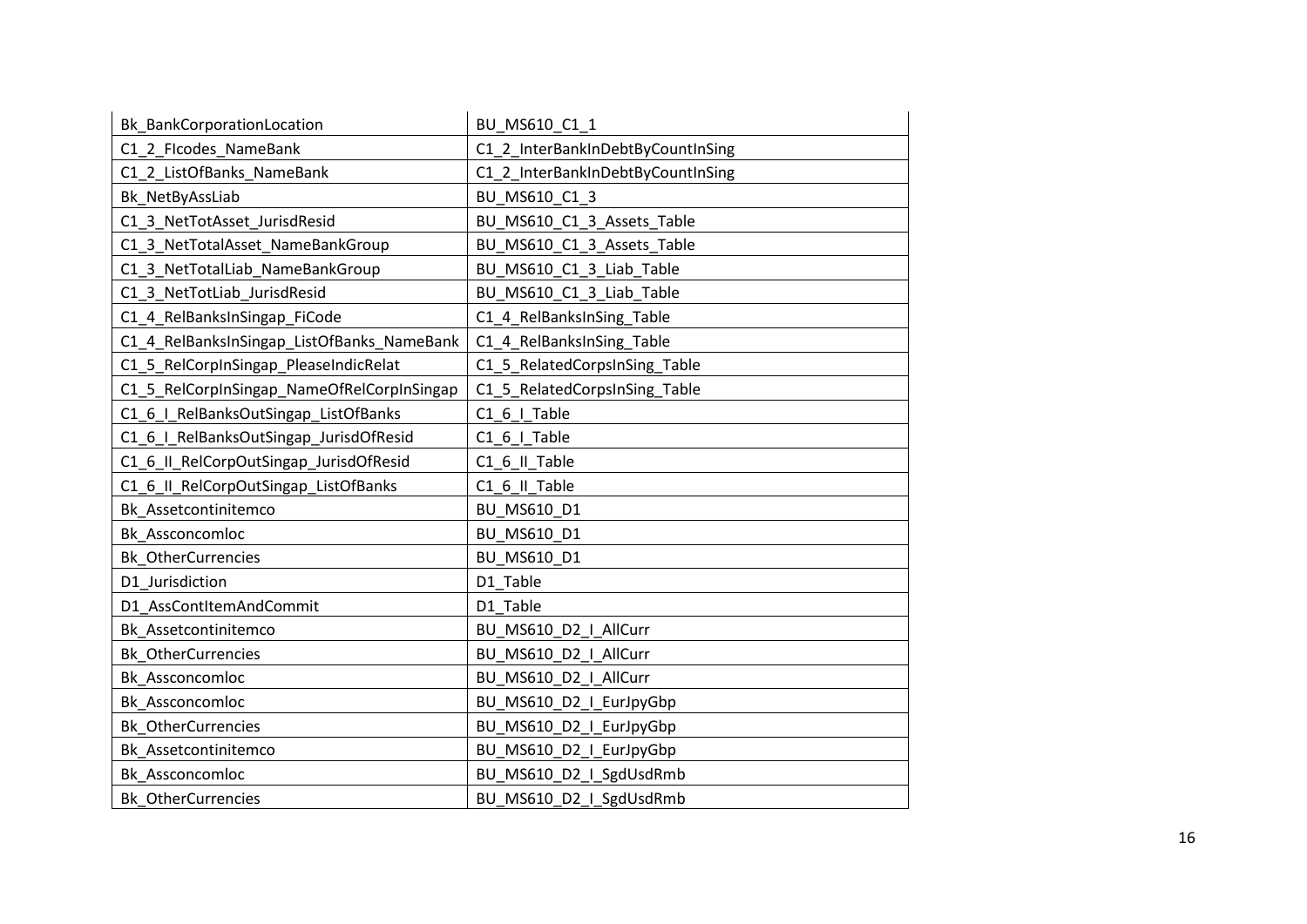| Bk Assetcontinitemco       | BU_MS610_D2_I_SgdUsdRmb                  |
|----------------------------|------------------------------------------|
| D2   AssContItemAndCommit  | BU_MS610_D2_I_Table                      |
| D2   Currency              | BU MS610 D2 I Table                      |
| D2   Jurisdiction          | BU MS610 D2 I Table                      |
| Bk_OtherCurrencies         | BU MS610_D2_II_AllCurr                   |
| Bk Assetcontinitemco       | BU MS610 D2 II AllCurr                   |
| Bk Assconcomloc            | BU MS610 D2 II AllCurr                   |
| Bk Assetcontinitemco       | BU MS610_D2_II_SgdUsd                    |
| <b>Bk_OtherCurrencies</b>  | BU_MS610_D2_II_SgdUsd                    |
| Bk Assconcomloc            | BU_MS610_D2_II_SgdUsd                    |
| D2 II Currency             | BU MS610 D2 II Table                     |
| D2_II_Jurisdiction         | BU_MS610_D2_II_Table                     |
| D2 II AssContItemsAndComms | BU MS610 D2 II Table                     |
| Bk Assetcontinitemco       | <b>BU MS610 D2 III</b>                   |
| Bk_AssetsContBySector      | BU_MS610_D3_1_I                          |
| Bk_Residency               | BU MS610 D3 1 II                         |
| Bk_AssetsContBySector      | BU_MS610_D3_1_II                         |
| <b>Bk OtherCurrencies</b>  | BU_MS610_D3_1_II                         |
| Bk_AssetsContBySector      | BU_MS610_D3_1_III                        |
| Bk_Residency               | BU MS610 D3 2 I II NatPers               |
| <b>Bk OtherCurrencies</b>  | BU_MS610_D3_2_I_II_NatPers               |
| Bk_Asscontingitem_Purp     | BU MS610 D3 2 I II NatPers               |
| <b>Bk OtherCurrencies</b>  | BU_MS610_D3_2_I_II_OthrCount             |
| Bk_Asscontingitem_Purp     | BU_MS610_D3_2_I_II_OthrCount             |
| <b>Bk OtherCurrencies</b>  | BU_MS610_D3_2_III_IV_V_Jurisdiction      |
| <b>Bk</b> Jurisdiction     | BU_MS610_D3_2_III_IV_V_Jurisdiction      |
| Bk OtherJurisdiction       | BU_MS610_D3_2_III_IV_V_OtherJurisdiction |
| <b>Bk_OtherCurrencies</b>  | BU_MS610_D3_2_III_IV_V_OtherJurisdiction |
| Bk SubSector               | BU MS610 D3 2 III IV V SubSect           |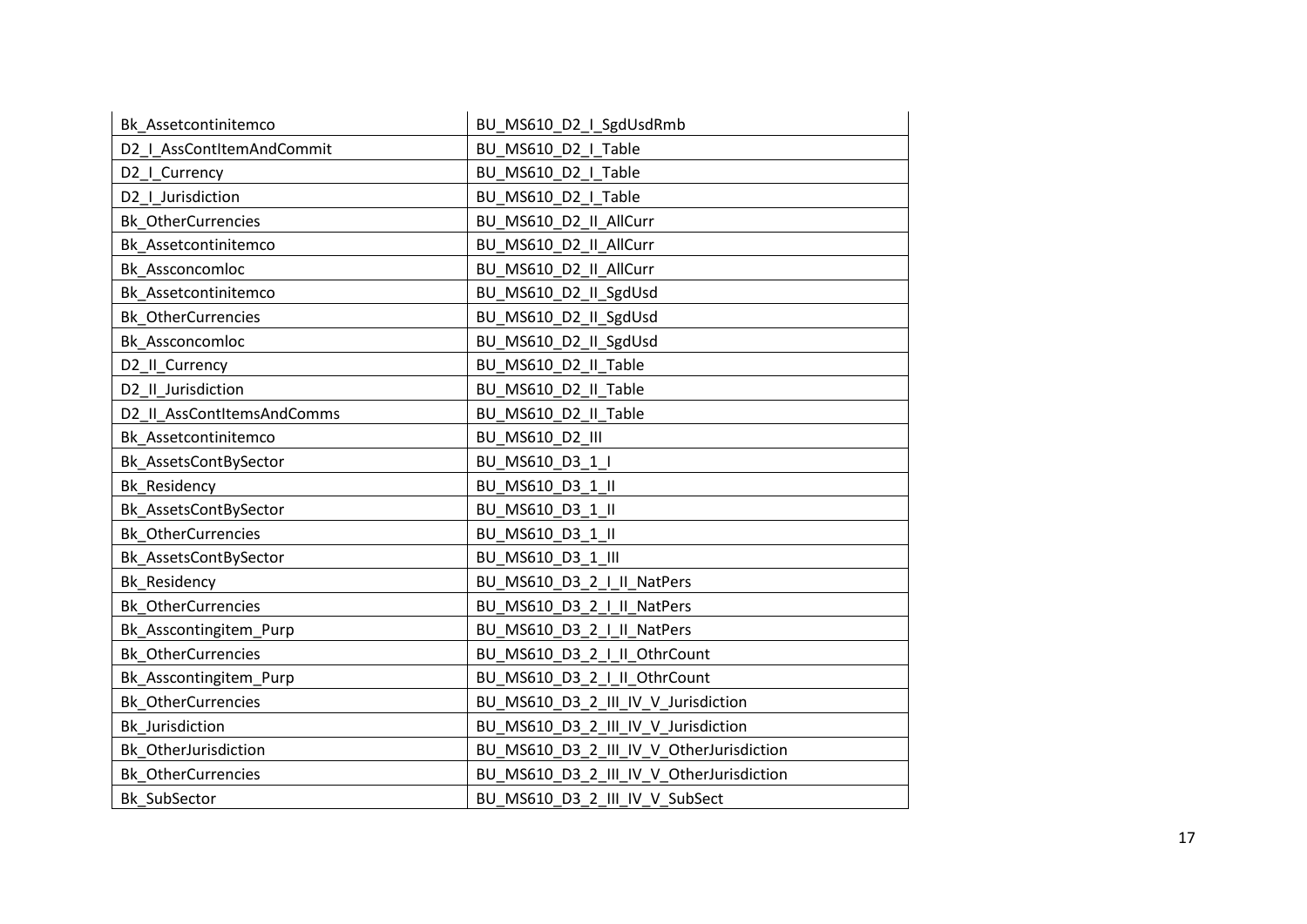| Bk_OtherCurrencies          | BU_MS610_D3_2_III_IV_V_SubSect          |
|-----------------------------|-----------------------------------------|
| Bk_Tenor                    | BU_MS610_D3_2_III_IV_V_Tenor            |
| <b>Bk OtherCurrencies</b>   | BU MS610 D3 2 III IV V Tenor            |
| Bk Assconcomloc             | BU MS610 D4   AllSGDUSDRMB              |
| <b>Bk_OtherCurrencies</b>   | BU MS610 D4   AllSGDUSDRMB              |
| Bk LiabByJurisdCounterparty | BU MS610 D4   AllSGDUSDRMB              |
| Bk_LiabByJurisdCounterparty | BU MS610 D4 I EURJPYGBP                 |
| Bk Assconcomloc             | BU MS610 D4 I EURJPYGBP                 |
| <b>Bk OtherCurrencies</b>   | BU MS610 D4 I EURJPYGBP                 |
| D4   Liabilities            | D4   Table                              |
| D4_I_Jurisdiction           | D4   Table                              |
| D4_I_Currency               | D4   Table                              |
| Bk RmbBusinessActivities    | BU MS610 D5                             |
| Bk_Sfp_AssetsLiabIsl        | BU MS610 E_2                            |
| Bk_FairValueHierarchy       | BU MS610 E1                             |
| Bk_Asscontingitem_Purp      | BU_MS610_E3_I_II_Assetcontingitem_Purp  |
| Bk Days                     | BU_MS610_E3_I_II_Days_Assetcontinitemco |
| Bk Assetcontinitemco        | BU_MS610_E3_I_II_Days_Assetcontinitemco |
| Bk_AssByClassJurisd         | BU MS610 F 1                            |
| Bk Assconcomloc             | BU MS610 F 1                            |
| F_1_Jurisdiction            | BU_MS610_F_1_Table                      |
| F <sub>1</sub> Type         | BU MS610 F 1 Table                      |
| Bk_Asscontingitem_Purp      | BU_MS610_F_2_Asscontingitem_Purp        |
| Bk_AssetsContBySector       | BU_MS610_F_2_AssetContBySector          |
| Bk_AssBySectJurisd          | BU MS610 F 3                            |
| Bk Assconcomloc             | BU MS610 F 3                            |
| F 3 Jurisdiction            | BU_MS610_F_3_Table                      |
| F_3_Type                    | BU MS610 F 3 Table                      |
| Bk Sfp Assets               | BU MS610 G1 1 Asset                     |